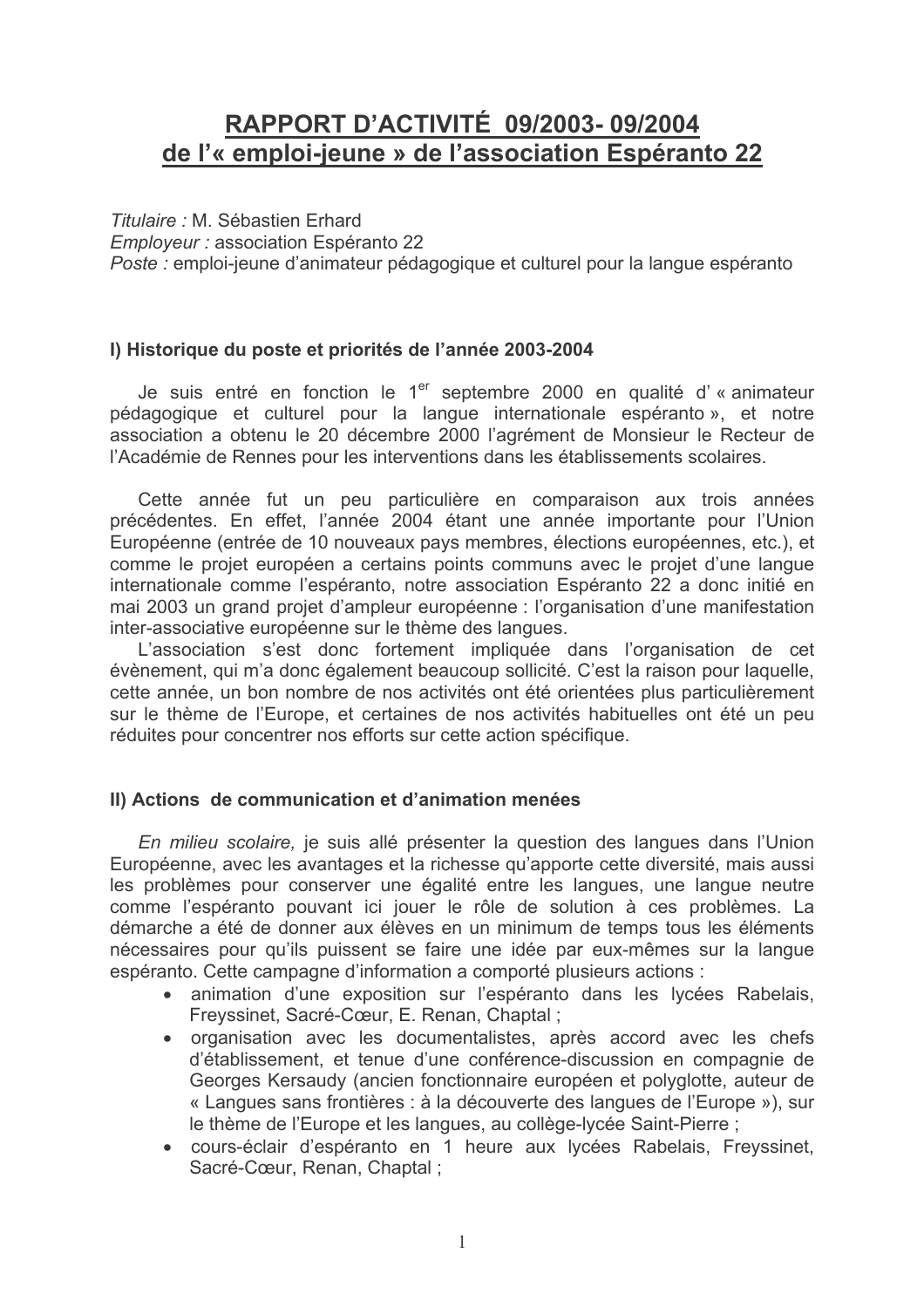- · cours d'espéranto en 10 leçons au lycée Renan ;
- participation à une interview pour un devoir sur l'espéranto par des élèves du collège Le Braz, dans le cadre d'une activité organisée par le professeur de lettres;
- présentation de l'espéranto au centre de formation du Goëlo (à la suite d'une autre conférence sur la citoyenneté européenne), et tenue d'un atelier sur 6 séances avec l'espéranto comme moyen d'insertion.

En milieu extra-scolaire, j'ai accompli les activités suivantes :

- tenue du stand de Espéranto 22 au forum des associations de Saint-Brieuc:
- animation d'un magazine radio mensuel « EuropEspéranto » sur la branche locale Radio-Clarté de la station radio RCF, avec des interviews sur les thèmes de l'Europe et l'espéranto et des présentations des 10 nouveaux pays membres de l'Union Européenne ;
- animation de cours public d'espéranto de 1<sup>er</sup> niveau au centre social de la Croix St-Lambert à Saint-Brieuc :
- participation à l'inauguration de l'exposition sur l'espéranto à la bibliothèque municipale de la Croix-St-Lambert (le 6 décembre 2003, à St-Brieuc);
- interprétariat lors de la conférence sur la Lituanie par Grazina Opulskienie (le 22 janvier 2004, à St-Brieuc) ;
- représentation du spectacle solo en espéranto "Stil-Ekzercoj" (d'après Raymond Queneau), lors de la fête Zamenhof de l'association Espéranto 22, à la suite de l'A.G. (le 24 janvier 2004, à St-Brieuc)
- interprétariat lors de la conférence sur l'université de Bologne par Romano Bolognesi (le 12 mars 2004, à St-Brieuc);
- · diverses participations à des articles ou interviews dans la presse (notamment pour Ouest France, une interview sur l'espéranto, et interprétariat pour une autre interview sur la Hongrie à l'occasion de l'entrée des 10 nouveaux pays dans l'U.E.) ;
- animation des cours pour enfants aux 8<sup>èmes</sup> rencontres internationales de Plouézec du 14 au 21 août 2004 (stage d'espéranto annuel regroupant environ 150 participants venus de plusieurs pays).

En dehors du département, j'ai pu comme chaque année participer à divers évènements relatifs à l'espéranto, et qui bien souvent ont contribué également à ma formation personnelle et au partage de mon expérience professionnelle. Ces évènements furent les suivants :

- · animation du cours pour enfants au stage d'espéranto organisé par Espéranto 44 (à Saint-Nazaire, les 25 et 26 octobre 2003);
- participation et tenue du service librairie de Espéranto 22 lors de la journée "Emile Masson et l'espéranto", dans le cadre de l'année Emile Masson (à Pontivy, le 29 novembre 2003);
- cours d'initiation à l'espéranto, lors du séminaire organisé par Espéranto-France dans l'école de commerce ESA (à Paris, le 8 janvier 2004) ;
- cours-éclair d'espéranto, suivi de la présentation du spectacle solo en espéranto "Stil-Ekzercoj", lors d'un stage sur l'espéranto organisé par des étudiants de l'IUT de Châteauroux (les 17 et 18 janvier 2004) ;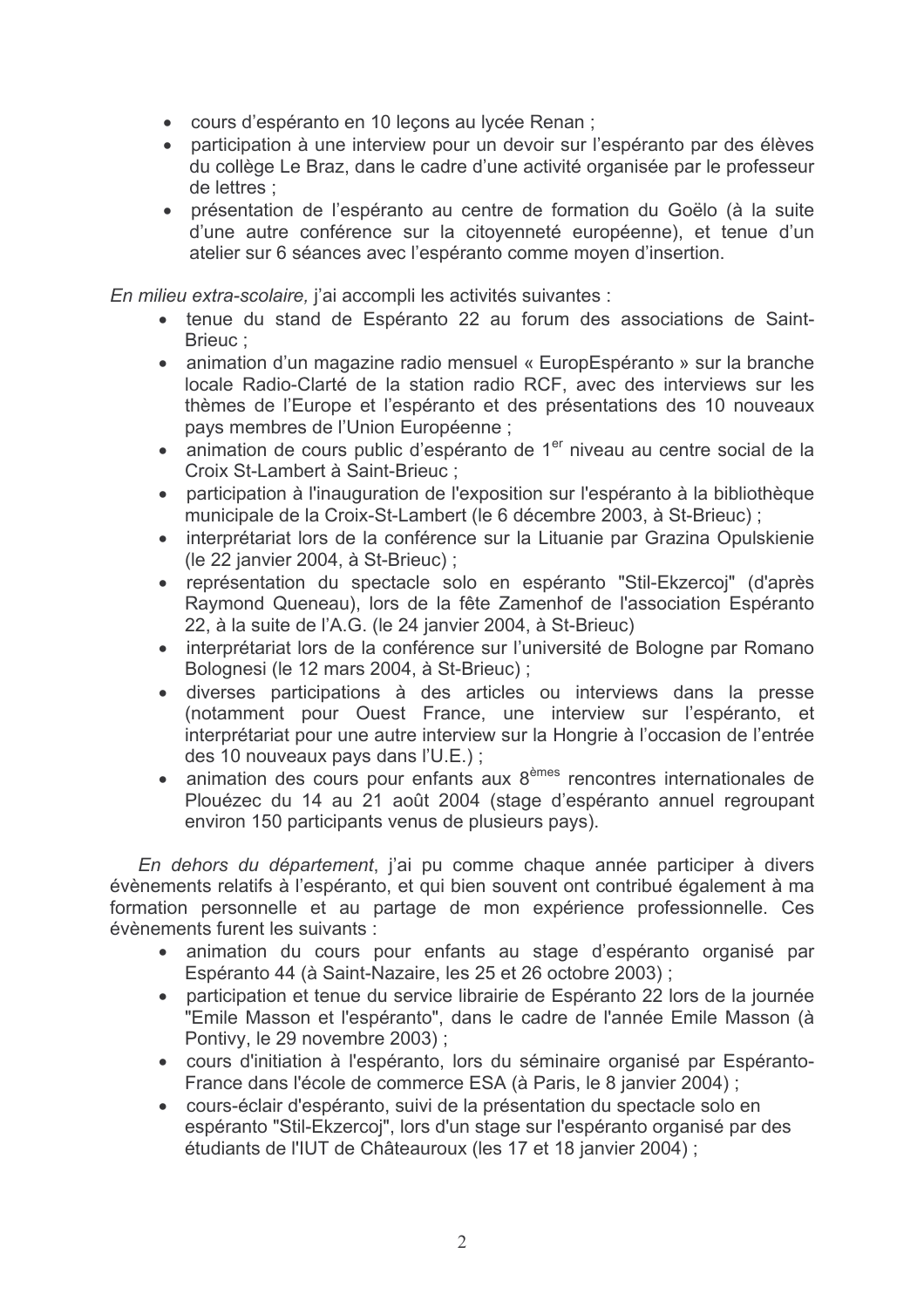- tenue du stand Espéranto-France et prises de contacts avec les autres stands pour la manifestation Europa Bunto lors du salon Expolangues 2004 (à Paris, Grande Halle de la Villette, du 28 au 31 janvier 2004) ;
- · participation à l'Assemblée Générale de la Fédération Espéranto de Bretagne et préparation de la manifestation Europa Bunto (à Quiberon, le 27 mars 2004) :
- organisation et tenue du stand espéranto à la 4<sup>ème</sup> Fête des Langues du Monde (à Brest, le 5 juin 2004);
- · traduction en espéranto du site sur l'Expérience Démocratique www.demexp.org (à l'initiative d'un rennais).

Mais, comme annoncé plus haut, la principale activité de cette année fut l'organisation de la manifestation EUROPA BUNTO, manifestation pour les droits linguistiques en Europe qui a eu lieu le 9 mai 2004 à Strasbourg, dont Espéranto 22 a été en partie l'initiatrice et l'une des associations organisatrices. L'organisation de cet évènement m'a permis d'accomplir diverses tâches, qui par ailleurs ont été pour moi très formatrices dans certains domaines :

- réalisation et mise à jour du site www.europa-bunto.org ;
- recherche de traducteurs pour la traduction du site en 45 langues d'Europe, grâce au réseau espérantophone :
- conception du logo et de l'affiche de la manifestation ;
- · mise en place d'une équipe internationale de coordinateurs dans les différents pays de l'Union Européenne pour la diffusion de l'information au sujet de la manifestation :
- création d'une liste de diffusion pour les organisateurs et d'une pour les coordinateurs nationaux et régionaux ;
- prises de contact avec un grand nombre d'associations de langues (notamment avec le Conseil Culturel de Bretagne pour la diffusion de l'information en milieu bretonnant);
- participation à la formation de 2 stagiaires : une dans le cadre d'un stage pratique de l'AFPA pendant 1 mois, et une étudiante en stage de maîtrise de LEA pendant 3 mois, selon les protocoles officiels liés à leur formation;
- · rédaction de communiqués de presse en 5 langues, en collaboration avec les stagiaires ;
- · fabrication de banderoles dans différentes langues, dont une en 45 langues;
- réalisation d'une enquête auprès des participants à la manifestation ;
- réponses aux demandes d'information et suivi de la manifestation.

## III) Production d'outils pédagogiques

- réalisation d'une mini-méthode en 4 pages A4 « Pack Eo : l'espéranto, c'est dans la poche » (contenant une présentation de l'espéranto, une grammaire concise, des exercices et un petit lexique de vocabulaire) pour s'initier à l'espéranto en 8 jours : ce document est surtout ciblé pour un public lycéen et étudiant ; mis à la disposition de tous sur le site de Espéranto-Bretagne, son efficacité comme outil de découverte semble faire l'unanimité ;
- · élaboration d'un diaporama pour enseigner les bases de la langue espéranto (réalisé pour le séminaire d'Espéranto-France à l'ESA Paris);